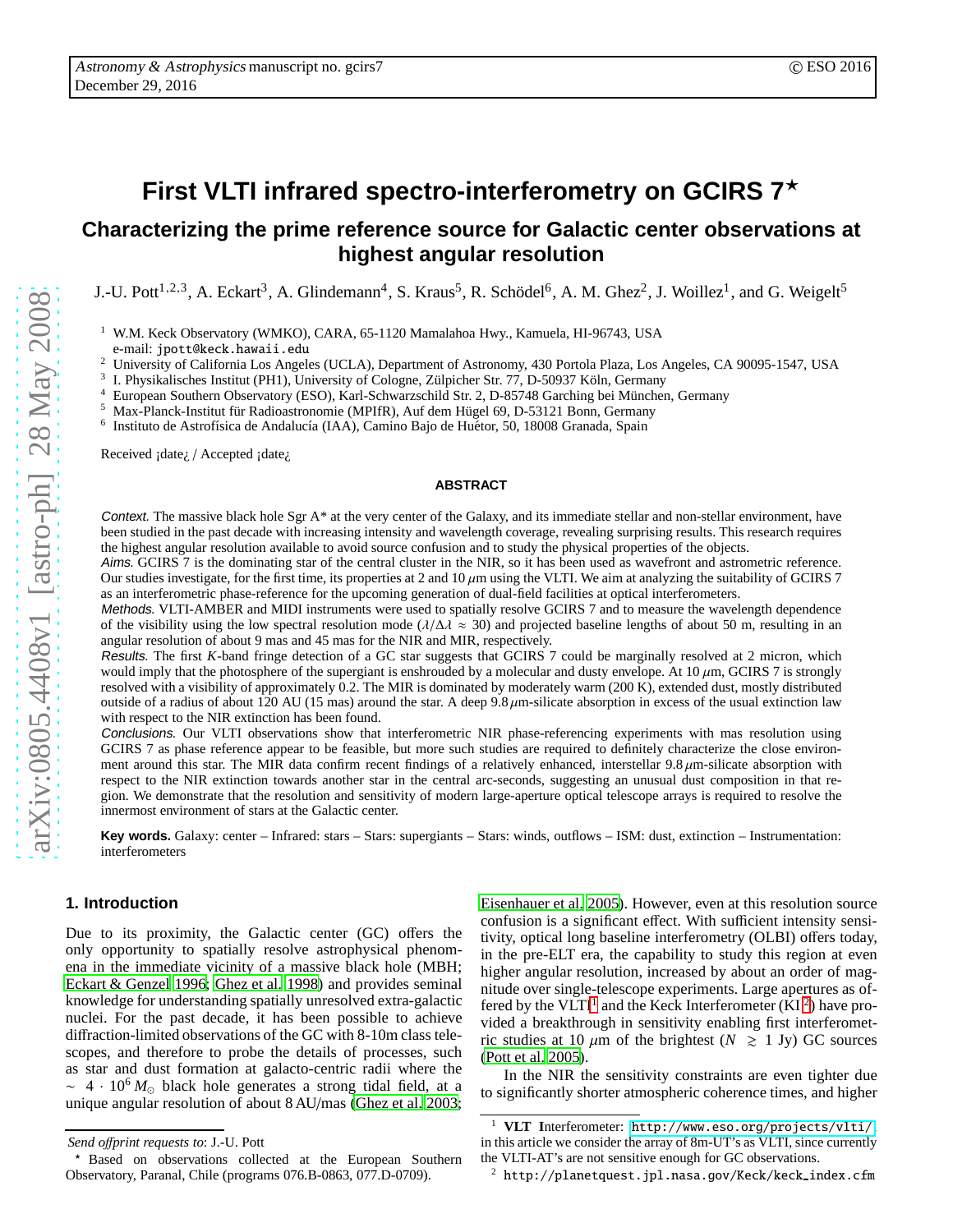sensibility to instrumental vibrations along the optical path (*K*lim ∼ 10 mag). If such a bright and mostly unresolved source within the isoplanatic patch of the science target can be observed with the interferometer, the atmospheric piston-noise can be monitored enabling longer integration times and boosting the sensitivity, equivalent to natural-guide-star adaptive optics for single telescopes. Such phase-referencing facilities are in the making (VLTI: PRIMA, GRAVITY; KI: ASTRA), and have anticipated limiting *K*-magnitudes of about 15 − 19. These facilities should allow studies of Sgr A\*, which is the emission source associated with the MBH (e.g. [Genzel et al. 2003](#page-5-5)), and of orbits deeper in the gravitational potential of the MBH, which could test general relativity in the strong gravity regime [\(Rubilar & Eckart 2001;](#page-5-6) [Weinberg et al. 2005](#page-5-7)). It, therefore, appears to be timely to characterize the primary candidate of phasereferencing experiments at the GC, GCIRS  $7<sup>3</sup>$  $7<sup>3</sup>$  $7<sup>3</sup>$ .

This M1 supergiant [\(Blum et al. 1996b\)](#page-4-0) is the brightest nearinfrared star in the central parsec ( $K \sim 7$  mag), and is located only 6 ′′ away from the MBH. While photometric variability of IRS 7 implies a possible change of its diameter (and visibility) over time [\(Blum et al. 1996a;](#page-4-1) [Ott et al. 1999](#page-5-8)), the average *K* magnitude suggests an average stellar photospheric diameter of about 1 mas at NIR wavelengths. IRS 7 is therefore expected to be at the very limit of resolution for VLTI and KI, with maximum baseline lengths of 130 m and 85 m, respectively, and should be suitably compact to serve as an OLBI phase-reference source for the GC until regular fringe tracking on fainter stars becomes possible as proposed for the GRAVITY instrument [\(Gillessen et al. 2006\)](#page-5-9).

While single-dish observations of IRS 7 show it to be pointlike at NIR wavelengths, similar observations in the MIR wavelengths regime reveal that a small fraction of the light is from an extended dust distribution. Specifically, Schödel et al. [\(2007b\)](#page-5-10) detect in an 8.6  $\mu$ m-image a tail-like structure directed away from the center of the galaxy (see Fig. 1 in [Pott et al. 2008](#page-5-11)). This raises the concern that hotter dust may contribute substantially to the source size at  $2 \mu m$ . Furthermore, such features are interesting in their own right, as they suggest an ongoing interaction of the circumstellar dust with impinging external stellar winds from other stars, probably from the IRS 16 region of blue, hot, and windy stars [\(Najarro et al. 1997\)](#page-5-12).

Probing the MIR source size as a function of wavelength over the *N*-band also probes the location of the dust giving rise to the high line-of-sight extinction in that band, dominated by the silicate absorption, as was done for GCIRS 3 [\(Pott et al.](#page-5-11) [2008](#page-5-11)). In that article, we presented first observational evidence, based on the exceptional angular resolution of an optical interferometer, for an unusual dust chemistry and silicate overabundance in the interstellar dust around GCIRS 3, located (projected) 200 mpc away of the MBH only, and the here presented MIDI experiment was designed to extend this evidence by observing another star in that region.

In this article, we report on our recent effort to confirm experimentally the compactness and symmetry of IRS 7 at *K*-band wavelengths and at OLBI baselines as a necessary preparation for future OLBI imaging and astrometric observations of the GC. In addition, first MIR-fringes on IRS 7, taken with the VLTI-MIDI instrument, are presented and discussed. In the following section the observations, and data reduction process are described, including a discussion of the measurement uncertainties. Sect. [3](#page-3-0) discusses the merits of the presented data in the ap-

**Table 1.** Log of observations of the presented data.

<span id="page-1-2"></span>

| Target                               | UT                              | PB                                   | PА                          | Airm. $^a$ | See. | $\tau_0$ |
|--------------------------------------|---------------------------------|--------------------------------------|-----------------------------|------------|------|----------|
|                                      |                                 | $\lceil m \rceil$                    | $\lceil \text{degr} \rceil$ |            |      | ms       |
| AMBER-LR                             | band: 2.05-2.35 $\mu$ m; R = 30 |                                      |                             |            |      |          |
| baseline: UT3-UT4; night: 14/03/2006 |                                 |                                      |                             |            |      |          |
| GCIRS7 $^c$                          | 08:27                           | 51.8                                 | $94^\circ$                  | 12         | 1.2. | 6        |
| HD153368 <sup>d</sup>                | 09:08                           | 59.7                                 | $101^\circ$                 | 1.1        | 0.9  | 9        |
| <b>MIDI-LR</b>                       |                                 | band: $8.3 - 13.0 \mu m$ ; $R = 30$  |                             |            |      |          |
| mode: HIGH-SENS                      |                                 | baseline: UT2-UT3; night: 13/06/2006 |                             |            |      |          |
| GCIRS $7c$                           | 03:37                           | 46.3                                 | $29^\circ$                  | 1.06       | 0.85 | 2.5      |
| HD165135 $e$                         | 04:16                           | 46.5                                 | $32^\circ$                  | 1.04       | 0.9  | 2.5      |

<span id="page-1-1"></span>*<sup>a</sup>* Airmass of the observation

*b* DIMM seeing towards zenith, and the coherence time  $\tau_0$ ; the atmospheric data are taken from the ESO ambient conditions database: <http://archive.eso.org/asm/ambient-server?site=paranal>

*<sup>c</sup>* We used USNO-A2.0 0600-28579500 as an off-axis optical, natural AO guide star; B  $\sim$  15.2 mag, with 33  $\%$  distance to IRS 7.

<span id="page-1-3"></span><sup>*d*</sup> Visibility-calibrator:  $(1.01 \pm 0.01)$  mas <sup>[4](#page-1-5)</sup>, K<sub>2MASS</sub> = 3.4 mag [\(Cutri et al. 2003](#page-5-13))

<span id="page-1-4"></span><sup>e</sup> Visibility- and flux calibrator:  $(3.4 \pm 0.2)$  $(3.4 \pm 0.2)$  $(3.4 \pm 0.2)$  mas <sup>4</sup>, K0III,  $F(12 \mu m) = 15.5 \text{ Jy}$  (color-corrected IRAS flux; [Beichman et al.](#page-4-2) [1988;](#page-4-2) [IRAS PSC Version 2.0 1994](#page-5-14))



<span id="page-1-6"></span>**Fig. 1.** Calibrated *K*-band visibility of IRS 7. A uniform disc model is over-plotted (solid line), the fitted diameter and the statistic uncertainty is given.

propriate scientific context, separately for the *K*- and *N*-band. The main conclusions are summarized in Sect. [4.](#page-4-3)

#### **2. Observations and data reduction**

The first successful near infrared fringe detection on IRS 7 was achieved with the VLTI first generation science beam combiner AMBER [\(Petrov et al. 2007\)](#page-5-15) in March 2006 on the short UT3- UT4 baseline. In June 2006, the high-angular-resolution dataset could be extended by a MIDI UT2-UT3 observation. Each observation was followed by the measurement of a calibrator star of known diameter with negligible uncertainty with respect to the precision of our observations, given in Table [1,](#page-1-2) taken from  $ESO's$  observations preparation pages  $4$ , and measured with the identical instrumental setup of the IRS 7 observations, to calibrate for systematic instrumental and atmospheric visibility cor-

<span id="page-1-0"></span><sup>3</sup> In the following we will mostly use the abbreviation IRS 7.

<span id="page-1-5"></span><sup>4</sup> See the CalVin tool on <http://www.eso.org/observing/etc>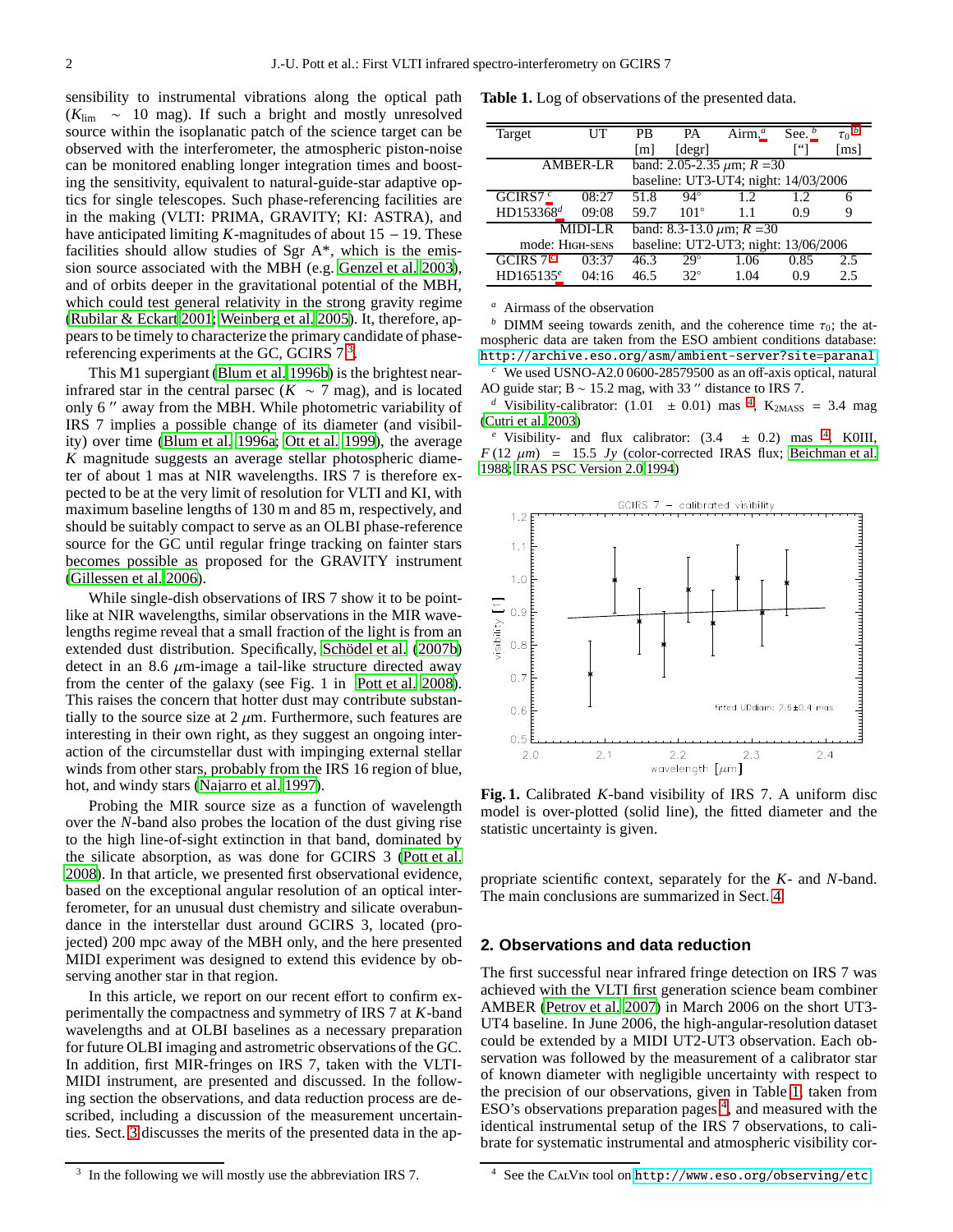

<span id="page-2-2"></span>**Fig. 2.** Calibrated total-flux spectrum and spectro-visibilities of IRS 7. The plotted flux errors show an absolute calibration uncertainty of about 20 %. In the upper panel, the best-fit, reddened black-body is overplotted as solid line, the two fit-parameters are indicated with their 1  $\sigma$  uncertainties.

ruptions. A complete log of all relevant VLTI observations is given in Table [1.](#page-1-2)

#### 2.1. AMBER - *K*-band spectro-interferometry

Since IRS 7 is close to the sensitivity limit of AMBER, we chose the low spectral resolution mode ( $R \sim 30$ ) and a detector integration time (DIT) of 0.1 s for all observations. Being longer than the 25 ms standard, this DIT increases the flux per frame, and is still short enough with respect to the atmospheric coherence time (Table [1\)](#page-1-2) to detect the fringe pattern, however at decreased precision due to the increased fringe blur due to atmospheric turbulence over one DIT. The AMBER data were reduced with the AMDLIB package originally provided by the in-strument consortium<sup>[5](#page-2-0)</sup>. Details of the reduction process applied to similar data were recently discussed (see [Kraus et al. 2008,](#page-5-16) and references therein). Deviating from the aforementioned article, we relaxed the frame-selection criteria by accepting flux ratios between the telescopes up to 10 instead of an often chosen ratio of about 4 to increase the number of acceptable frames to a statistically relevant number, on cost of the average precision of the individual fringe measurement.

A total of 62 frames, out of all 2400 frames taken, targeting IRS 7, passed the selection criteria. This exceptionally low observing efficiency of a success rate of about 3% derives in part from an imperfect delay-line model, the interferometric equivalent of a pointing model, at the time of the observation which prohibited repeated fringe measurements at longer baselines than UT3-UT4 at all. The now implemented, significantly improved model minimizes the number of fringe losses due to earth rotation and target motion over the night sky, and will increase the success rate of future experiments. Furthermore, vibrations of the UT's reduce the fringe contrast [\(Bonnet et al. 2006\)](#page-4-4). The presented observations suffer from these conditions in particular due to the short coherence length of the low-spectral-resolution mode, and due to a low SNR due to the intrinsically low source flux and the off-axis AO-guiding.

The appropriate fringe SNR [\(Tatulli et al. 2007\)](#page-5-17) was calculated for each accepted frame. To minimize the influence of possible systematics related to low SNR, we used only the frames from the best 30 percentile for the further analysis in this article, where *best* means highest SNR. The visibility of these best frames were averaged without applying a weight. Using less frames would lead to too small frame numbers possibly biasing the final average.

The resulting average visibilities of our AMBER data are plotted with error-bars of 0.1 in Fig. [1.](#page-1-6) This error resembles the variance in our data, but might underestimate the accuracy due to the relatively small number of accepted frames and systematic errors in the interferometric transfer function. The standard deviation of the final visibility data points around the bestfit uniform-disc model, over-plotted in the same figure, gives similar 10%. This precision is lower than visibility uncertainties of about 3 % obtained with AMBER in other experiments [\(Petrov et al. 2007\)](#page-5-15). A lower precision is expected here due to our relaxed frame selection criteria, the low source flux, and the relatively long DIT. Furthermore, the data-point at  $2.08 \mu m$ showing the lowest visibility of the ensemble might, in addition to the aforementioned sources of error, suffer a signal corruption from an imperfect wavelength-calibration and telluric lines around this wavelength. Its inclusion does not significantly change the fit results presented in Sect. [3.1.](#page-3-1)

#### 2.2. MIDI - *N*-band spectro-interferometry

Both calibrator and science measurement consist of a standard on-source exposure time of 2.4 min, subdivided into 8000 individual frame exposures of 18 ms, nearly all of which entered the final visibility calculation in contrast to the low frameacceptance rate in the NIR. This different observing efficiency originates in the longer observing wavelength minimizing the impact of linear delay-errors along the optical path (e.g. evoked by vibrating optics) on the phase noise, and in shorter individual exposure times despite of a longer atmospheric coherence time in the MIR. In contrast to turbulence-induced coherence-time constraints in the NIR, the short frame exposure times at  $10 \mu m$ are set by the high thermal background noise level.

The spectrally dispersed MIDI data (*R* ∼ 30) were reduced with the publicly available MIA+EWS software package <sup>[6](#page-2-1)</sup>. We applied the error analysis developed in [Pott et al.](#page-5-11) [\(2008\)](#page-5-11), where we published similar data. The combination of low source flux due to high interstellar extinction and low atmospheric transmission around 10  $\mu$ m leads to the lack of reliable visibility and flux data-points in the center of the *N*-band (Fig. [2\)](#page-2-2). Additional sources of uncertainties in both the calibrated flux spectrum and dispersed visibility include the off-axis AO guiding (see Table [1\)](#page-1-2), a slightly varying performance of one of the two beams during the observations, and the time difference between the correlated and total flux measurement of the used High-sens mode, which was 9 min and 6 min for IRS 7 and the calibrator, respectively. Due to the lack of additional calibrator measurements during that particular night, the spectral shape of the flux density is probably better constrained than the absolute flux calibration (Fig. [2\)](#page-2-2).

The measured total-flux MIR spectrum was flux-calibrated with the spectrum of the visibility calibrator specified in Table [1,](#page-1-2)

<span id="page-2-0"></span><sup>5</sup> [http://www.mariotti.fr/data](http://www.mariotti.fr/data_processing_amber.htm) processing amber.htm

<span id="page-2-1"></span><sup>6</sup> Used version from Dec-21-2007, available at: [http://www.strw.leidenuniv.nl/](http://www.strw.leidenuniv.nl/~nevec/MIDI/index.html)∼nevec/MIDI/index.html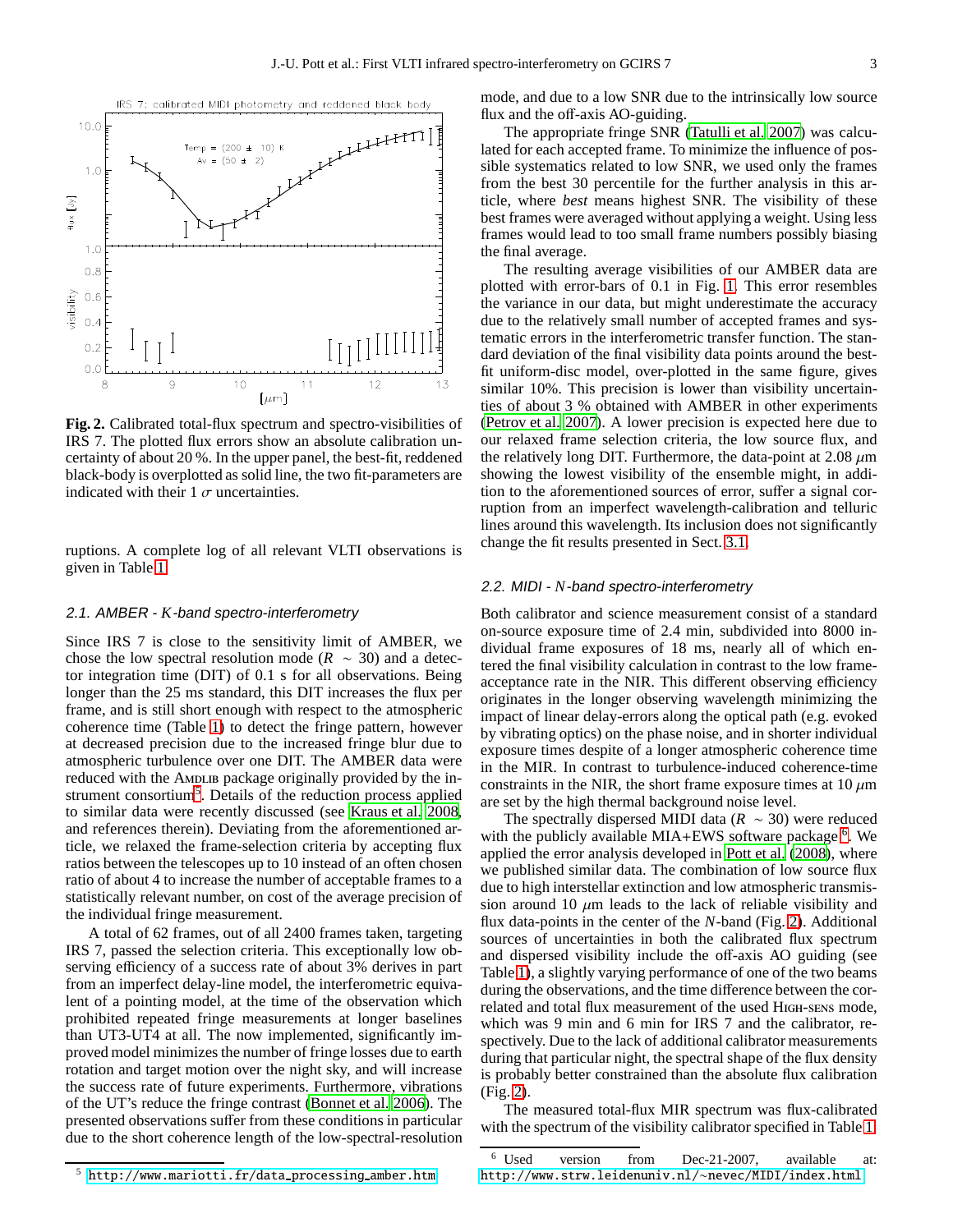and is plotted in the upper panel in Fig. [2.](#page-2-2) A reddened blackbody was fitted to the flux data. The  $1-\sigma$  uncertainties in the model parameters from a least-squares-fit are given in the figure. The reduced  $\chi^2$  of 0.6 of the fit as well as coinciding integrated flux of both the model and the flux data demonstrate the goodness of the fit. We excluded the data below 50 mJy, and the ones beyond 12.8  $\mu$ m, to avoid a corruption of the fit by these datapoints. The error of the fluxes below the 50 mJy limit is more than the 20% flux error for data points used in the fit. The flux data-points at the longest wavelengths probably are not reliable and too low, because at those wavelengths the photometry data show a distorted PSF, and significantly different fluxes coming from each of the telescopes. Note that such a photometry bias does not necessarily affect the *normalized* visibility shown in the lower panel of the figure, as long as the conditions are stable during both the visibility and the photometry measurement.

#### <span id="page-3-0"></span>**3. Discussion**

Since at the different wavelengths of our two VLTI datasets different temperatures, radii and presumably different types of emitting matter dominate the observed flux, we split the following discussion according to these wavelength bands.

#### <span id="page-3-1"></span>3.1. NIR

Our data suggest that IRS 7 could be resolved (i.e. has a visibility of less than unity) in the *K*-band at the short VLTI baseline used. We fitted a wavelength-independent diameter of a uniform-disc model to the NIR-data. This model, adequate for the given accuracy and size of the data-set, minimizes the  $\chi^2$ metric ( $\chi^2_{\text{red}} \approx 0.9$ ) at (2.6  $\pm$  0.4) mas, which is a remarkable result, because such a best-fit diameter is larger than expected. However, the total error including systematics like the variation of the interferometric transfer function and the small number of interferograms can increase the uncertainty on the derived diameter up to the order of  $\pm 1.5$  mas (AMBER team, private communication). Repeated measurements at a similar setup, seeing, and instrument performance are required to further investigate in detail the systematics of the here used AMBER setup.

To calculate the diameter of the photosphere of an IRS 7-like supergiant of early MI spectral type at the distance to the GC (∼ 7.6 kpc), we assume  $T_{\text{eff}} \approx 3400 \text{ K}$ , and a bolometric correction  $BC_K$  = 2.7 [\(Blum et al. 1996b,](#page-4-0) [2003\)](#page-4-5). Recent PSF-fitted VLT photometry and extinction estimations are  $K = 7.4$  and  $A_K$  = 3.7 for a 2005 dataset of ours. This is about a magnitude fainter than the Blum values based on 1997 data. Since the typical precison for these estimates is about 0.1 mag for photometry and extinction, this discrepancy points to a significant photometric variability, and follows the trend reported by [Ott et al.](#page-5-8) [\(1999](#page-5-8)). Therefore we use our recent photometry measurements here, being relatively close in time to our AMBER measurement. We derive a stellar radius of about (1000 ± 150)  $R_{\odot}$  or an angular diameter of  $(1.1 \pm 0.2)$  mas at the GC distance. Recent interferometric studies of  $\alpha$  Ori, the nearby red supergiant Betelgeuse of spectral type M1-2Ia-Ibe similar to IRS 7, showed a larger measured radius at NIR (and MIR) wavelengths than the expected stellar photosphere due to a surrounding molecular gas shell of significantly lower temperature (about 2000 K) and a radius of about 1.4 times the radius of the stellar photosphere [\(Ohnaka](#page-5-18) [2004](#page-5-18); [Perrin et al. 2007\)](#page-5-19).

The increased ~1.6 ± 0.2 mas diameter of such an  $\alpha$  Orilike, warm molecular gas shell around the photosphere of IRS 7 would still be significantly smaller than the uniform-disc diameter derived here from the AMBER data, but the respective theoretical visibility of  $(0.96 \pm 0.01)$  lies within the total error of our observation. Without a more precise dataset of repeated AMBER measurements allowing for cross-calibration to minimize this total error of about 1.5 mas we cannot determine the significance of contributions of other (and larger) shells than the photosphere to the NIR flux of IRS 7. However, astrophysics also can be responsible for intrinsically lower than expected visibilities. The visibility drops, if in addition to the flux of a putative circumstellar molecular shell the radiation of more extended warm dust has been resolved out by the interferometer (e.g. observed in the supergiant IRC +10420, Blöcker et al. 1999). Indeed, a significant flux contribution of cooler, extended dust is seen in the MIDI data discussed below. Furthermore, a change in optical depth due to molecular band-heads between 2.2 and 2.4  $\mu$ m can contribute to an apparent size increase at these wavelengths.

In terms of phase-referencing several aspects have to be considered. As long as the visibility is high enough the SNR of the correlated flux is high and a stable phase-reference is provided. But here we show data on the shortest VLTI baseline only. The uniform-disc model (2.4 mas diameter) predicts a visibility of 0.45 at the longest UT-baseline (130 m). That means, only half of the correlated flux will be seen at such long baselines reducing the SNR, if the model is applicable. Furthermore, any resolvable asymmetry in the brightness distribution of IRS 7 would lead to non-zero closure-phases and a complex visibility function. This hampers the usage IRS 7 as phase-reference unless the positionangle dependence of this phase is known. Furthermore if indeed warm molecular gas and dust shells make up the NIR-visibility of IRS 7, temporal variations of optical depth and radial size in such shell can result in significant visibility changes and would have to be known if IRS 7 shall be used as visibility calibrator in a dual-field experiment. More observational data similar to the one presented here is needed to answer these questions in detail. But since IRS 7 is by far the brightest star in the NIR, located within the central 5", and according to our results compact enough to give a strong interferometric signal on a 50 m baseline, we can confirm it to be the prime candidate for future dual-star phase-referencing experiments in the GC.

#### 3.2. MIR

As suggested by previous VLT/VISIR imaging and mentioned in the introduction, IRS 7 *is* surrounded by significant amounts of warm dust, radiating in the MIR. It is however surprising that our MIDI experiment revealed average *N*-band visibilities as low as 0.2. Lacking detailed a priori knowledge about the dust morphology of IRS 7, observed at a nominal interferometric angular resolution of about 45 mas, such visibility amplitudes can be interpreted in two related ways focusing on the flux measurement and on the spatial scales probed.

(1) A flat visibility spectrum as in Fig. [2](#page-2-2) is created by an unresolved, (circum-)stellar point source radiating 20% of the total flux plus a more extended and smooth brightness distribution the flux of which is completely resolved out by tbe interferometer, and appears only in the total flux spectrum (upper panel in Fig. [2\)](#page-2-2). Assuming a Gaussian intensity profile for the extended flux with the constraint of contributing less than 10% of its flux to the visibility measurement leads to a FWHM of 36 mas at  $10 \mu$ m. This interpretation suggests that, apart from the central emission, about 80% of the total flux is (smoothly) radiated from (projected) distances greater than 150 AU from the star.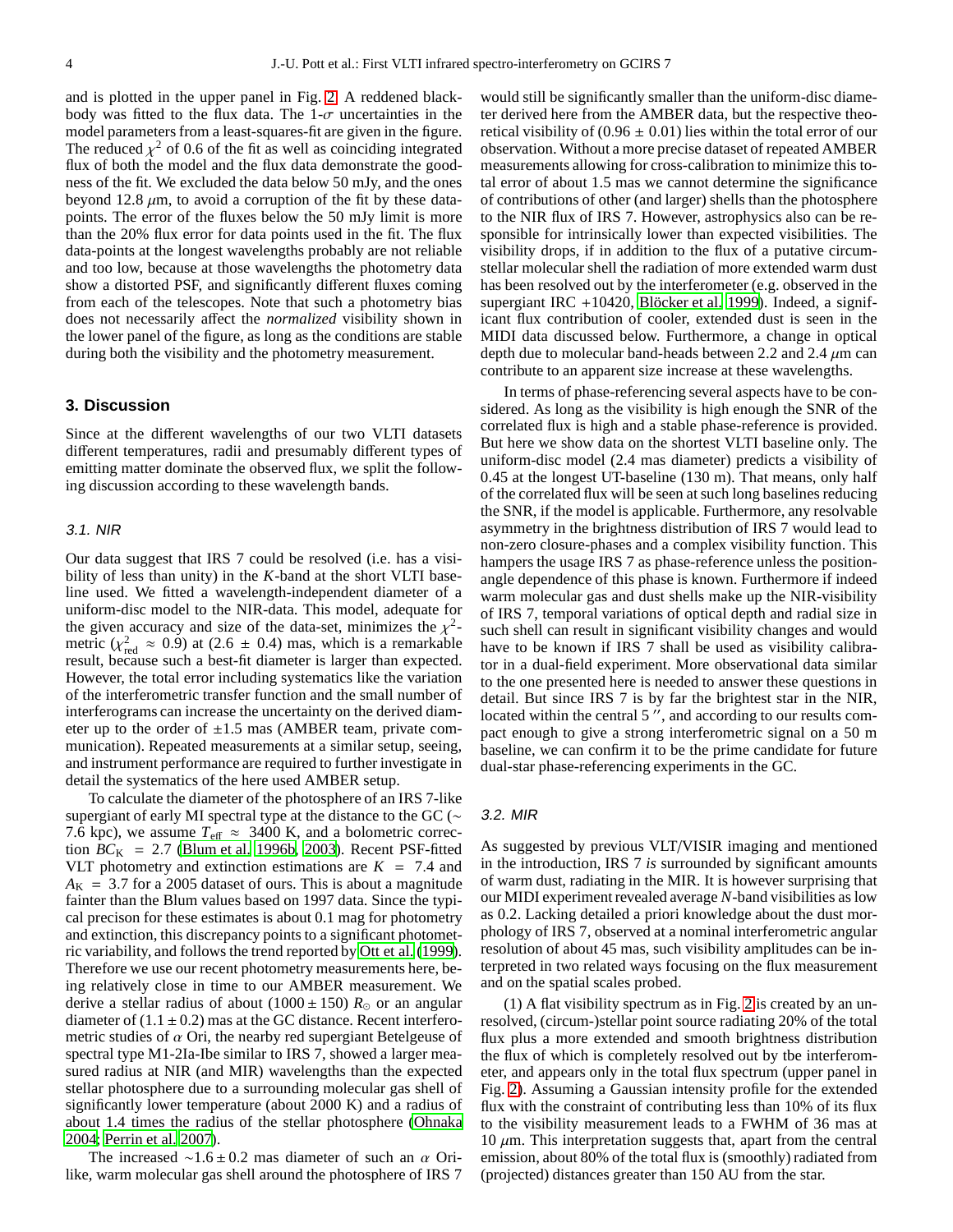(2) Another common interpretation aims on estimating an average angular scale-length of the entire flux distribution by fitting a Gaussian profile to the observed visibility measurements. The measured flat visibility spectrum results in a wavelengthdependent FWHM: 24, 30, and 39 mas at 8, 10, and 13  $\mu$ m, respectively. An increasing diameter towards longer wavelengths is expected for optically thin, thermal sources showing cooler temperatures, which dominate the flux at longer wavelengths, further out.

Summarizing, the MIR-brightness distribution of IRS 7 is clearly dominated by dust emission extended on 30 mas scales and greater. Accordingly, the fitted black-body temperature of only 200 K (Fig. [2\)](#page-2-2) appears to fit the complete *N*-band emission. This (for close stellar environments) relatively low dust temperature is another confirmation of observing dust relatively far away from the central heat source.

A possible explanation of the origin of this extended dust emission (and of the low visibilities) derives from radio wavelengths. More than 15 years ago [Yusef-Zadeh & Morris](#page-5-20) [\(1991\)](#page-5-20) spatially resolved in 2 cm VLA maps of 0.4  $^{\prime\prime}$  angular resolution a bow-shock-like free-free radio emission region around IRS 7. The curved emission morphology shields IRS 7, which lies ∼150 mas North of the apex of the shock front according to the model of [Yusef-Zadeh & Melia \(1992\)](#page-5-21), from the heating and ionizing galactic winds emanating from the very center of the Galaxy. It is conceivable that (a part of) the extended MIR emission detected by MIDI is generated in this externally heated environment. The radiative dominance of this emission over the warmer dust closer to the star might point to the outer dust either being optically thick, or overwhelming the inner, slightly hotter dust closer to IRS 7 due to an energetic domination of the external radiation field over heating by IRS 7 itself.

In line with this interpretation is that the position angle of the projected baseline during the time of observation is with  $PA \approx$ 30° (East-of-North) relatively close to the roughly North-South elongation of the radio bow-shock. This would explain the low amount of correlated MIR-flux. A better *uv*-coverage is needed to prove this scenario. Estimating the putative apex and radiative properties of a MIR shock front around IRS 7 pointing to the GC will allow us to estimate physical properties complementing the radio data, and to investigate the interstellar conditions only a few arc-seconds away from the MBH.

The calibrated total-flux spectrum from the MIDI photometry of IRS 7 shows a broad interstellar  $9.8 \mu$ m-silicate absorption feature. The optical depth  $\tau_{9.8 \mu m} \approx 7$  in this feature is twice as high as expected for the usually adopted interstellar MIR extinction towards the central parsec, as derived from earlier observations of the GC at much lower angular resolution. This  $\tau_{9.8 \mu m}$  resembles our recent findings towards the nearby IRS 3 [\(Pott et al. 2008](#page-5-11)). This strong  $\tau_{9.8 \mu m}$ -excess cannot solely be attributed to circumstellar dust enshrouding only these two stars for various reasons. The spectral shape of the 9.8  $\mu$ msilicate feature fits the typical shape of *interstellar* silicate dust absorption. The NIR-continuum extinction towards these two stars (Schödel et al. 2007a) does not show a similar excess, and circumstellar silicate dust normally shows the silicate feature in emission. This paradox of normal extinction at NIR and relatively enhanced  $\tau_{9.8 \mu m}$  suggests a relative silicate overabundance over carbonaceous dust grains in the diffuse interstellar environment of the entire central parsec, or at least around IRS 3 and IRS 7. Further support comes from the MIDI spectro-visibilities of IRS 7. The essentially flat curve means that the dust resolved by the interferometer, and located *close* to the star, does *not* account for a major fraction of the excess of interstellar silicate

absorption, since otherwise the change in optical depth along the silicate feature would be visible as a spectral feature in the visibility spectrum. Here again, 'close to the star' means closer than about 30 mas.

The flat visibility over the *N*-band thus suggests that the dust responsible for the  $\tau_{9.8 \mu m}$ -excess is located further away from the star, diffusely distributed within the central parsec, and suggests an unusual silicate overabundance in the GC-dust chemistry. That the, usually linear, relation between the optical depth in the silicate feature and the extinction at other wavelengths, known from various studies and locations throughout the galaxy, can break down in regions with particular properties has recently been confirmed for dense interstellar clouds [\(Chiar et al. 2007\)](#page-4-7). In the Galactic center, recent observations report the possibility of an unusual stellar initial mass function (e.g. [Klessen et al.](#page-5-23) [2007;](#page-5-23) [Maness et al. 2007\)](#page-5-24), which could affect the GC dust chemistry. Also [Cunha et al. \(2007\)](#page-4-8) derived from chemical abundance measurements of 10 GC stellar atmospheres within the central 30 pc enhanced [O/Fe] and [Ca/Fe] ratios, and concluded an overabundance of  $\alpha$ -elements in the GC, including Si. This could explain an interstellar  $\tau_{9.8 \mu m}$ -excess with respect to the carbondominated NIR-extinction, as suggested by our MIDI data.

#### <span id="page-4-3"></span>**4. Conclusion**

We present the first successful NIR fringe measurements with an optical long baseline interferometer of a star in the Galactic center at a nominal angular resolution of 9 mas. The analysis of the 50 m-baseline *K*-band visibilities of the red supergiant IRS 7 leads to a uniform-disc diameter of 2.6 mas which suggests that all the VLTI-UT baselines up to a length of 130 m resolve the starlight. This size is larger than the expected diameter of the photosphere and suggests the detection of hot circumstellar dust and molecular shells. But more NIR-data at high SNR are needed to confirm this result, and to estimate an accurate diameter of IRS 7. The strong interferometric signal observed shows the feasibility of future interferometric phase-referencing experiment involving IRS 7.

First MIR interferometric data taken on IRS 7 with the VLTI-MIDI instrument proved that most of the flux at 10  $\mu$ m stems from moderately warm, extended dust, possibly due to shockinteraction with external stellar winds dominating the MIR flux. A de-reddening of the MIDI spectra revealed high silicate absorption in excess of standard GC values, similar to the nearby IRS 3. A local overabundance of interstellar, amorphous silicate throughout the central arc-secs is suggested.

*Acknowledgements.* The professional support of the ESO Paranal VLTI team, guaranteeing efficient technically advanced observations, is acknowledged. This research has made use of the SIMBAD database, operated at CDS, Strasbourg, France. Part of this work was supported by the German *Deutsche Forschungsgemeinschaft* (DFG via SFB 494) and by an ESO studentship (JUP). Further JUP gratefully acknowledges the hospitality and support of the IR-IF group at MPIfR (G. Weigelt) and the GC group at UCLA (A. Ghez).

#### **References**

- <span id="page-4-2"></span>Beichman, C. A., Neugebauer, G., Habing, H. J., Clegg, P. E., & Chester, T. J., eds. 1988, Infrared astronomical satellite (IRAS) catalogs and atlases. Volume 1: Explanatory supplement, Vol. 1
- <span id="page-4-6"></span>Blöcker, T., Balega, Y., Hofmann, K.-H., et al. 1999, A&A, 348, 805
- <span id="page-4-5"></span>Blum, R. D., Ramírez, S. V., Sellgren, K., & Olsen, K. 2003, ApJ, 597, 323
- <span id="page-4-1"></span>Blum, R. D., Sellgren, K., & Depoy, D. L. 1996a, ApJ, 470, 864
- <span id="page-4-0"></span>Blum, R. D., Sellgren, K., & Depoy, D. L. 1996b, AJ, 112, 1988
- <span id="page-4-4"></span>Bonnet, H., Bauvir, B., Wallander, A., et al. 2006, The Messenger, 126, 37
- <span id="page-4-7"></span>Chiar, J. E., Ennico, K., Pendleton, Y. J., et al. 2007, ApJ, 666, L73
- <span id="page-4-8"></span>Cunha, K., Sellgren, K., Smith, V. V., et al. 2007, ApJ, 669, 1011